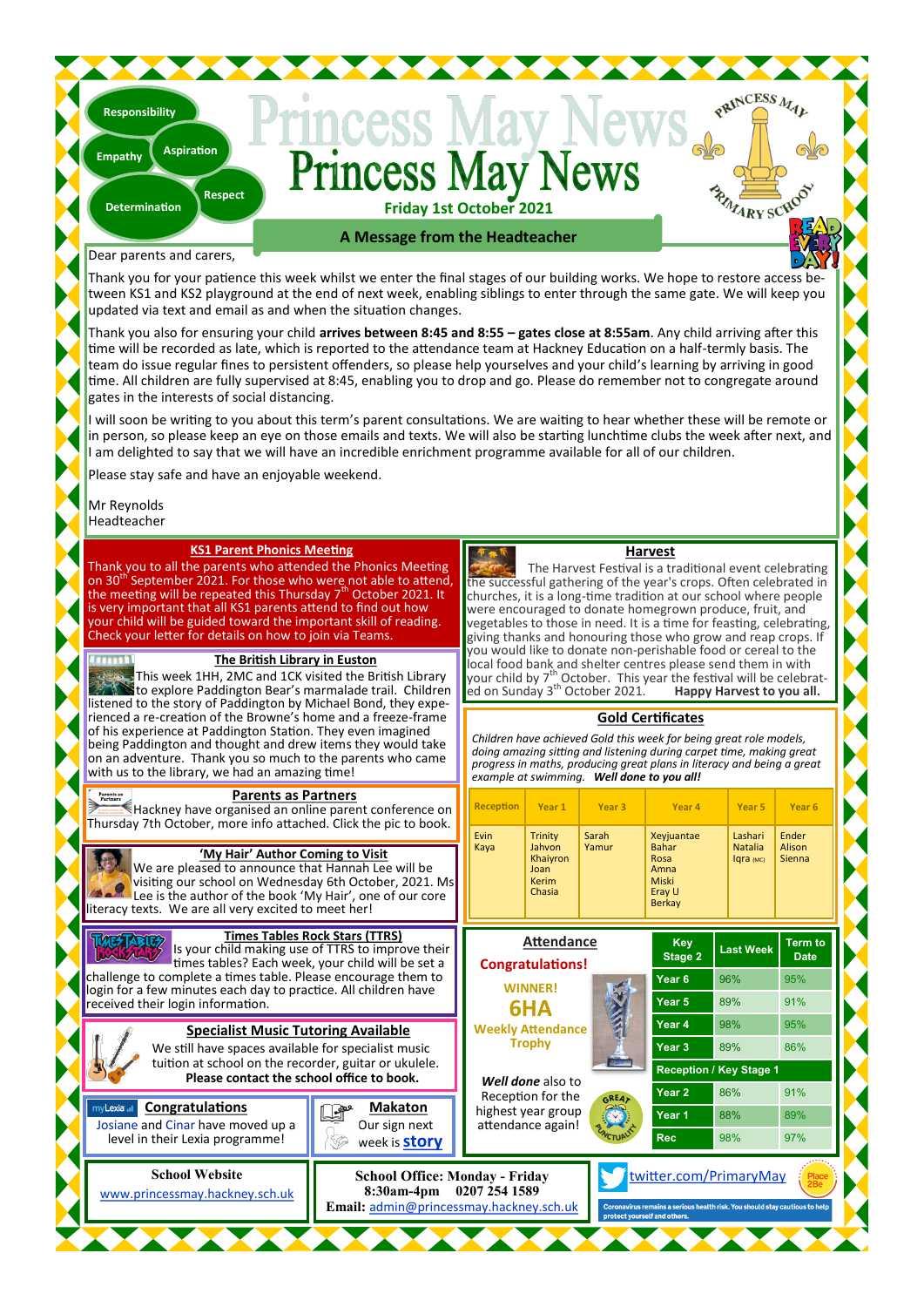**An online conference for all Hackney parents/carers.** 

**How Hackney schools, Hackney Education and parents/carers can work together even better.**

Join us online on Thursday 7th October, 6 – 7:50pm

## **Hackney**

## Parents as  $\blacksquare$ **11 mm clear** all sides **Partners**

black

# **Working** for **every child**